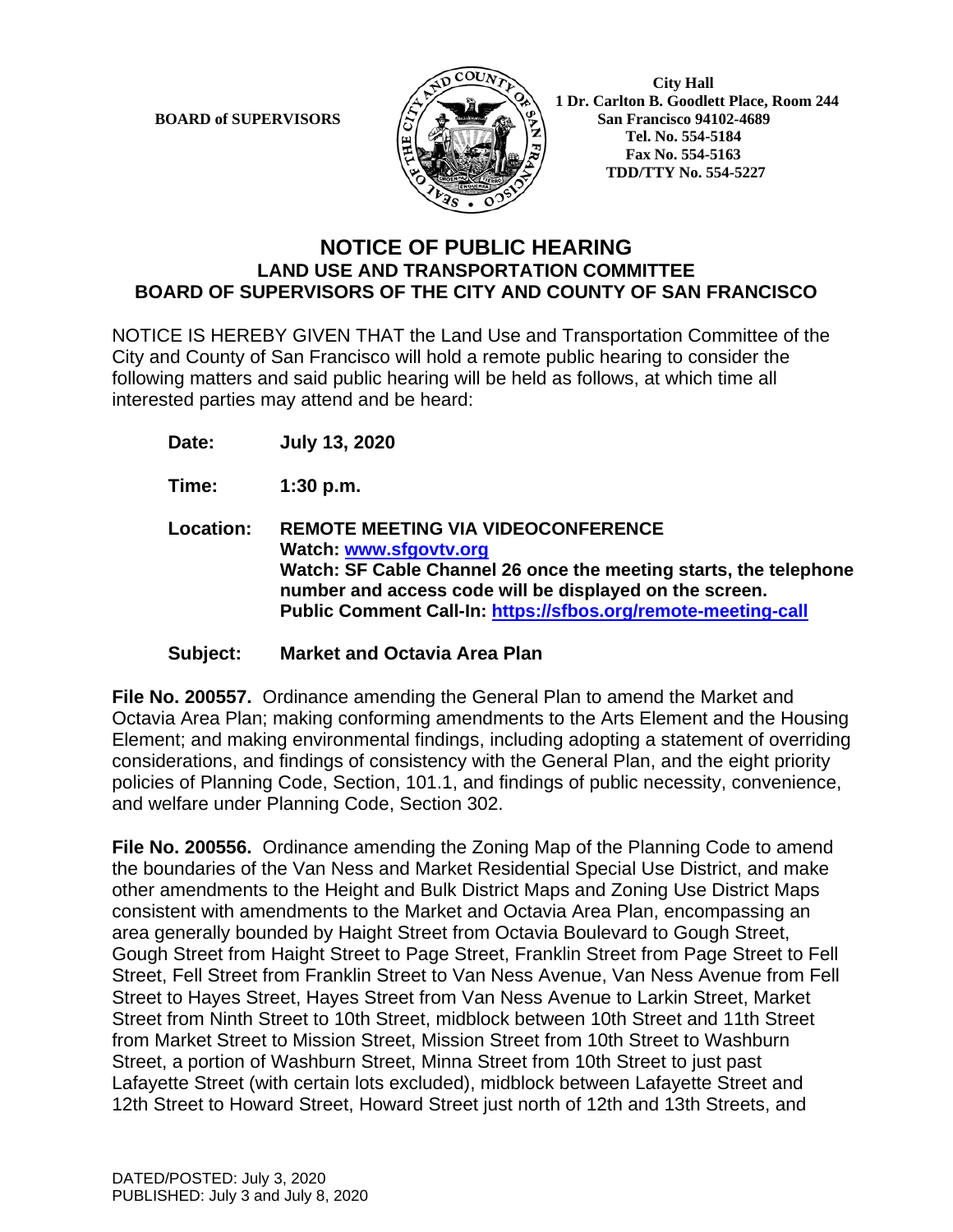13th Street to Octavia Boulevard and Haight Street; and making environmental findings, including adopting a statement of overriding considerations, and findings of consistency with the General Plan, and the eight priority policies of Planning Code, Section 101.1, and findings of public necessity, convenience, and welfare under Planning Code, Section 302.

**File No. 200559.** Ordinance amending the Planning Code to amend the Van Ness and Market Downtown Residential Special Use District, to encourage additional housing and uses that support neighborhood residents and businesses, and to give effect to amendments to the Market and Octavia Area Plan; amending Planning Code, Sections 145.4, 151.1, 155, 207.6, 249.33, 260, 261.1, 263.19, 270, 270.2, 309, 341.5, 401, 411A.5, 416.3, 421.5, 424.1, 424.3, 424.4, and 424.5; adding new Planning Code, Section 425, to create the Van Ness and Market Community Facilities Fee and Fund; and making environmental findings, including adopting a statement of overriding considerations, findings of consistency with the General Plan, and the eight priority policies of Planning Code, Section 101.1, and findings of public necessity, convenience, and welfare under Planning Code, Section 302.

If **File No. 200559** passes, it will create the Van Ness and Market Community Facilities Fee and Fund under Planning Code, Section 425. Applicable development projects within the Van Ness and Market Residential Special Use District, described in Planning Code, Section 249.33, shall pay \$1.16 per net additional gross square foot of residential use or gross square foot of space converted from non-residential to residential use. The data and other information required by the Mitigation Fee Act, California Government Code Sections 66000 et seq., for creation of the Van Ness and Market Community Facilities Fee and Fund is available in File Nos. 200556, 200557, 200558, and 200559.

Project sponsors may propose to provide community improvements directly to the City through an in-kind agreement. The appropriate value shall be determined by the Director of Planning. Development projects that pursue an in-kind agreement will also be billed time and materials for any administrative costs that the Planning Department or any other City entity incurs in negotiating, drafting, and monitoring compliance with the in-kind agreement. The fee shall be due and payable to the Development Fee Collection Unit at the Department of Building Inspection at the time of issuance of the first construction document for the development project. The project sponsor shall have the option to defer payment to prior to issuance of the first certificate of occupancy upon agreeing to pay a deferral surcharge as set forth in Building Code, Section 107A.13.3.

Under Planning Code, Section 425.3, the Planning Department will evaluate and shall determine the amount of the Van Ness and Market Community Facilities Fee required for any development project that requires a first construction document. The Planning Department shall impose these requirements as a condition of approval for issuance of the first construction document.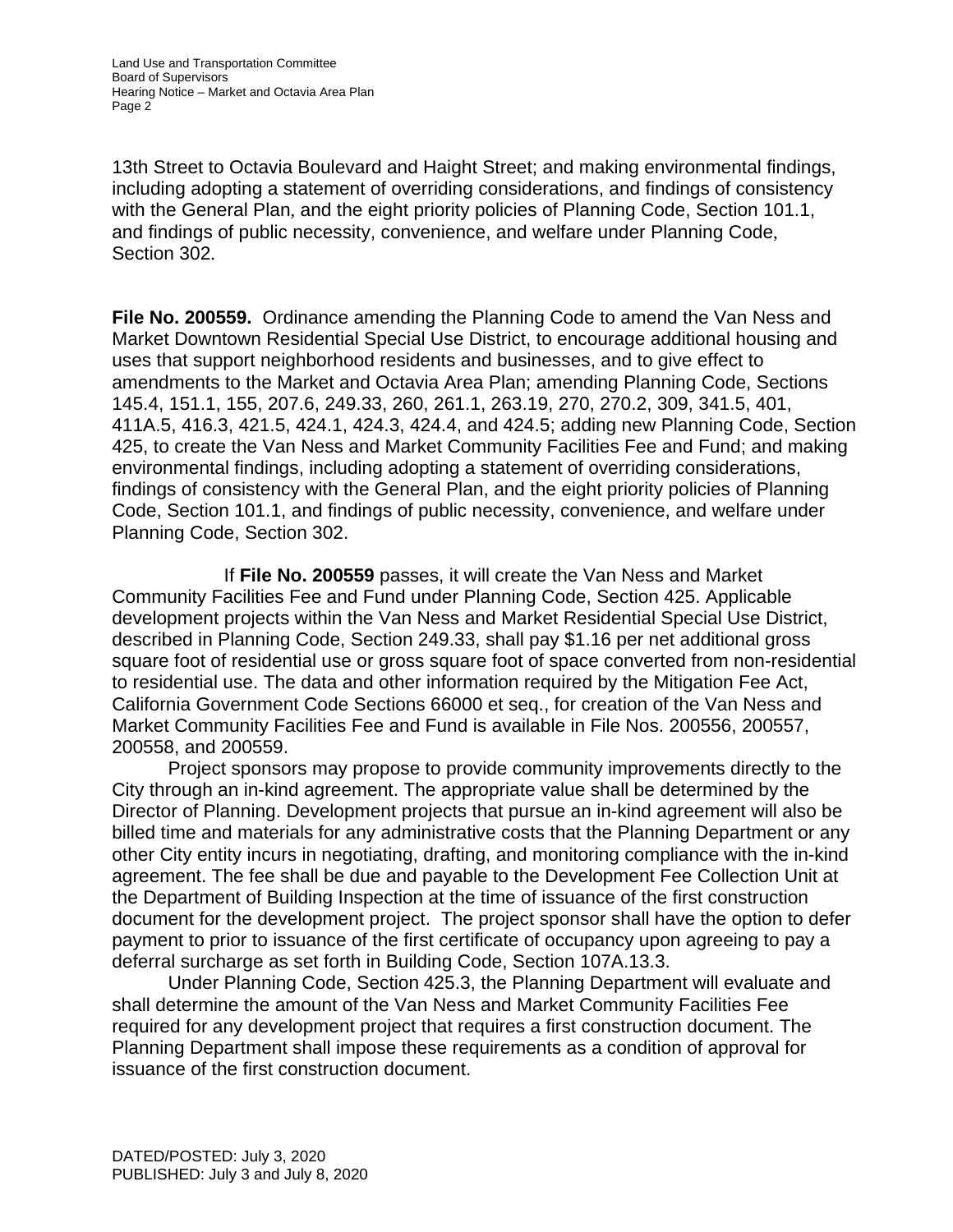Land Use and Transportation Committee Board of Supervisors Hearing Notice – Market and Octavia Area Plan Page 2

On March 17, 2020, the Board of Supervisors authorized their Board and Committee meetings to convene remotely and allow for remote public comment due to the Coronavirus -19 pandemic. Therefore, Board of Supervisors meetings that are held through videoconferencing will allow remote public comment. Visit the SFGovTV website (www.sfgovtv.org) to stream the live meetings or watch them on demand.

### **PUBLIC COMMENT CALL-IN**

**WATCH:** SF Cable Channel 26, once the meeting starts, and the telephone number and access code will be displayed on the screen; or **VISIT: https://sfbos.org/remote-meeting-call**

Please visit the Board's website (https://sfbos.org/city-board-response-covid-19) regularly to be updated on the City's response to COVID-19 and how the legislative process may be impacted.

In accordance with Administrative Code, Section 67.7-1, persons who are unable to attend the hearing on this matter may submit written comments prior to the time the hearing begins. These comments will be made as part of the official public record in this matter and shall be brought to the attention of the Board of Supervisors. Written comments should be addressed to Angela Calvillo, Clerk of the Board, City Hall, 1 Dr. Carlton B. Goodlett Place, Room 244, San Francisco, CA, 94102 or sent via email (board.of.supervisors@sfgov.org). Information relating to this matter is available in the Office of the Clerk of the Board or the Board of Supervisors' Legislative Research Center (https://sfbos.org/legislative-research-center-lrc). Agenda information relating to this matter will be available for public review on Friday, July 10, 2020.

For any questions about this hearing, please contact the Assistant Clerk for the Land Use and Transportation Committee:

Erica Major (Erica.Major@sfgov.org – (415) 554-4441)

*Please Note: The Department is open for business, but employees are working from home. Please allow 48 hours for us to return your call or email.*

S. Cachello

Angela Calvillo Clerk of the Board of Supervisors City and County of San Francisco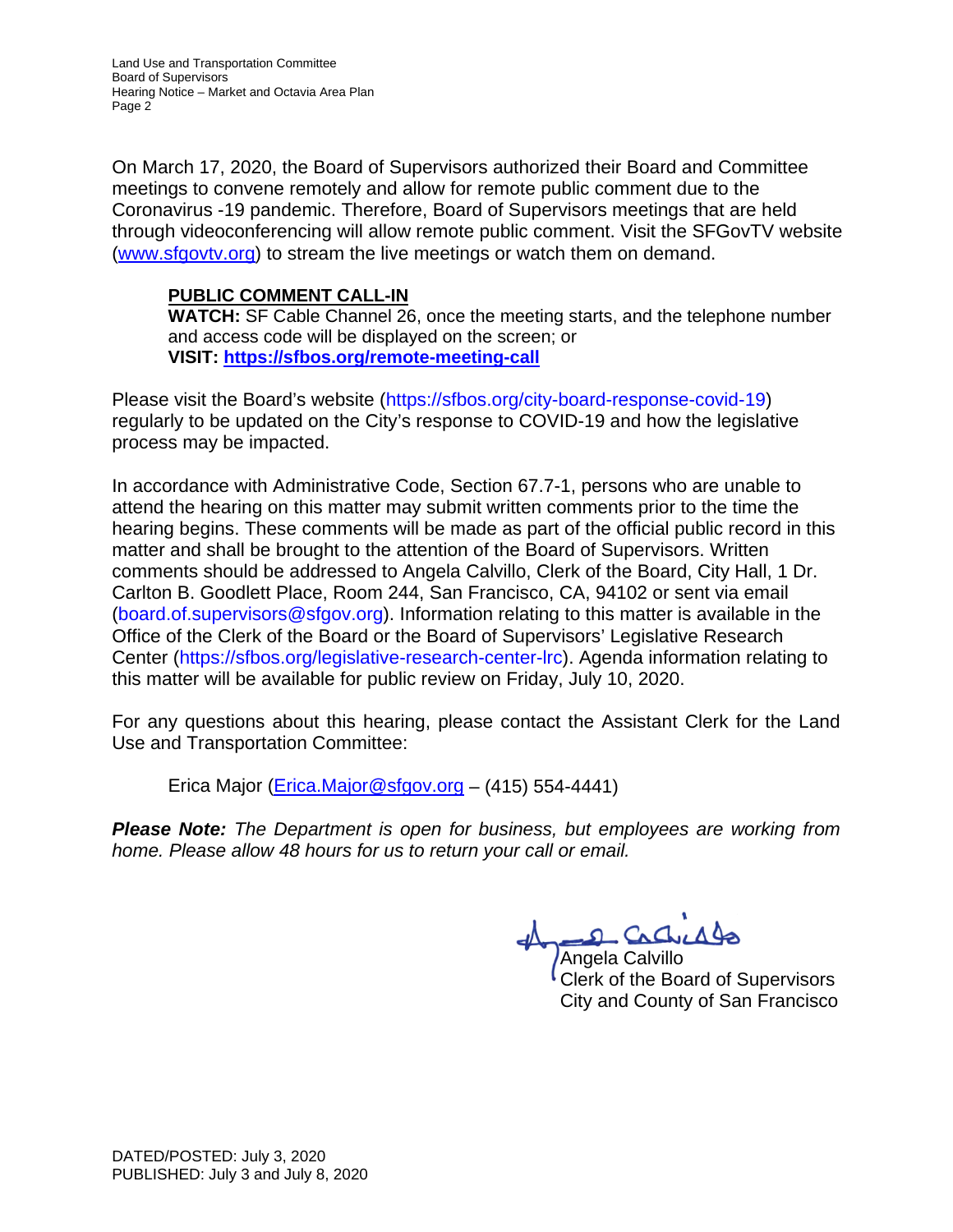#### **CALIFORNIA NEWSPAPER SERVICE BUREAU**

#### **D A I L Y J O U R N A L C O R P O R A T I O N**

Mailing Address : 915 E FIRST ST, LOS ANGELES, CA 90012 Telephone (800) 788-7840 / Fax (800) 464-2839 Visit us @ www.LegalAdstore.com

ERICA MAJOR CCSF BD OF SUPERVISORS (OFFICIAL NOTICES) 1 DR CARLTON B GOODLETT PL #244 SAN FRANCISCO, CA 94102

# **COPY OF NOTICE**

 GPN GOVT PUBLIC NOTICE Notice Type:

Ad Description

EDM Land Use Agenda - 200556 Zoning, 200557 GP, 200559 Fee Ad

FRANCISCO EXAMINER. Thank you for using our newspaper. Please read<br>this notice carefully and call us with ny corrections. The Proof of Publication To the right is a copy of the notice you sent to us for publication in the SAN FRANCISCO EXAMINER. Thank you for using our newspaper. Please read will be filed with the County Clerk, if required, and mailed to you after the last date below. Publication date(s) for this notice is (are):

07/03/2020 , 07/08/2020

The charge(s) for this order is as follows. An invoice will be sent after the last date of publication. If you prepaid this order in full, you will not receive an invoice.

Publication Total

\$1883.25 \$1883.25 stated methods and and construction and contained and considered from Coravia<br>encompassing an area generally bounded by Haight Street<br>Boulevard to Gough Street, Street from Horizon<br>Street from Haight<br>Street to Page Street,

EXM# 3377075

**NOTICE OF REGULAR MEETING SAN FRAN-CISCO BOARD OF SUPERVISORS LAND USE AND TRANSPORTATION COMMITTEE JULY 13, 2020 - 1:30 PM** NOTICE IS HEREBY GIVEN THAT the Land Use and Transportation Committee of the City and County of San Francisco will hold a remote public hearing to consider the following matters and said public hearing will be held as follows, at which time all interested parties may attend and be heard: Subject: Market and Octavia Area Plan. File No. 200557. Ordinance amending the General Plan to amend the Market and Octavia Area Plan; making conforming amendments to the Arts Element and the Housing Element; and making<br>environmental findings,<br>including adopting a<br>considerations, and findings<br>of consistency with the considerations, and indirige<br>of consistency with the<br>General Plan, and the eight priority policies of Planning<br>Code, Section, 101.1, and<br>findings of public necessity,<br>convenience, and welfare<br>under Planning Code,<br>Section 302. File No.<br>200556. Ordinance amend-

Street, midblock between<br>10th Street and 11th Street<br>from Market Street, Mission<br>Street from 10th Street to<br>Street from 10th Street to<br>Washburn Street, Minna<br>Street from 10th Street to<br>Street from 10th Street to<br>(with cert

Street just north of 12th and 13th Streets, and 13th Street

Haight Street; and making<br>environmental findings, including adopting and commination and forential consistency with the Consistency with the General Plan, and the eight<br>Consistency with the eight<br>Consistency with the eight<br>Code, Section 101.1, and<br>Code, Section 101.1, and housing and uses that<br>support meighborhood<br>residents and businesses,<br>amendments to the Market to<br>and consider and Datavia amendments to the Market<br>and Octavia Area Plan;<br>Sections 145.4, 151.1, 155,<br>263.19, 270, 270, 270, 2 including adopting a statement of overriding policies or Pianning Code,<br>Section 101.1, and findings<br>of public necessity, conven-<br>ience, and welfare under<br>Planning Code, Section 302.<br>If File No. 200559 passes, it is<br>direct property and Finding Handa Market Community F tion required by the<br>Mitigation Fee Act, California<br>Government Code Sections<br>66000 et seq., for creation of<br>the Van Ness and Market Community Facilities Fee<br>and Fund is available in File<br>Nos. 200556, 200557,<br>200558, and 200559. Project<br>sponsors may propose to<br>provide community im-<br>provements directly to the<br>City through an in-kind<br>agreement. The approp

to Octavia Boulevard and